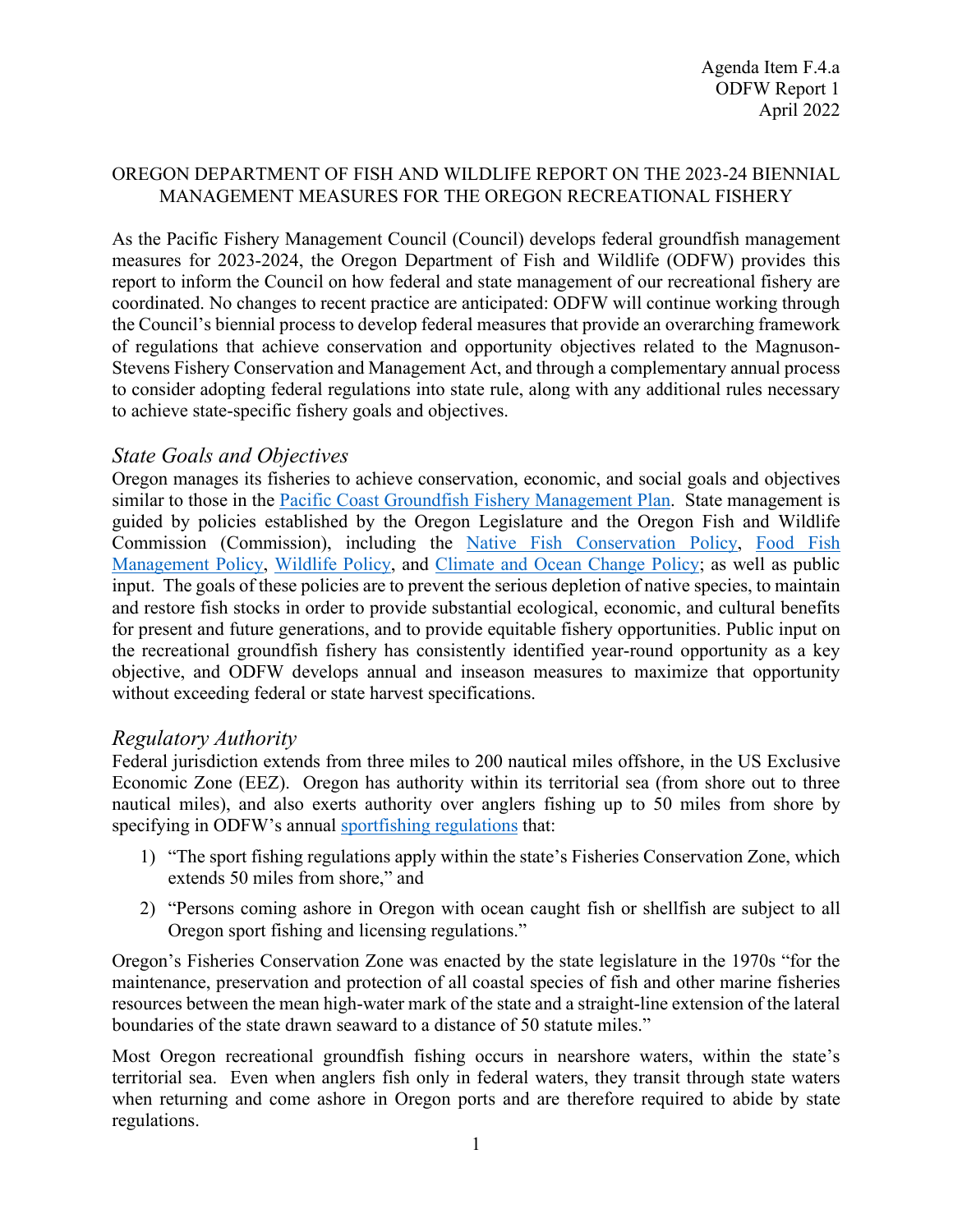## *State Management Process*

Federal groundfish regulations are generally adopted into Oregon Administrative Rule (OAR) by the Oregon Fish and Wildlife Commission. The Commission usually adopts additional measures in OAR on an annual basis to achieve conservation and fishery objectives within Oregon. For example, the federal daily marine bag limit for Oregon is ten fish per angler; the state may (and has) set a general marine bag limit lower than that (5 fish), but does not intend to set a higher limit. The higher federal bag limit allows the state to fine-tune its bag limit structure, for example by offering a 10-fish bag for select midwater rockfish species in the recreational "longleader" fishery, while setting a lower general marine bag limit to avoid exceeding limits for black rockfish or other stocks. This allows ODFW to provide for as much harvest opportunity as possible while keeping total impacts within harvest specifications.

To support the Commission's groundfish rulemaking in December of each year, staff solicit public input in the late summer and early fall, develop and analyze potential management measures, and provide the results and recommendations to the Commission. The public can also provide written or verbal testimony. Permanent rules remain in effect unless changed by subsequent action.

ODFW monitors the fishery inseason (see below) and can adjust OARs through a temporary rulemaking process, with adequate need and justification related to conservation and fishery objectives. Temporary rules can usually be implemented within a week or less.

## *ODFW Sampling and Data Availability for Inseason Management*

Oregon's inseason management relies on timely and accurate catch estimates. ODFW's Ocean Recreational Boat Survey<sup>[1](#page-1-0)</sup> (ORBS) observes effort, interviews anglers, and collects biological data. Preliminary monthly catch estimates are available approximately 10 days after the end of each month. In 2017, ODFW staff began examining sampling data and preliminary estimates for key species earlier and more often, following unexpectedly rapid catches in July and August of that year which resulted in approaching the Oregon black rockfish OFL and exceeding the Oregon cabezon OFL. This allows staff to more quickly identify a potential need for inseason adjustment, and improved ODFW's ability to keep total mortality under the limits while maximizing opportunity. For example, in 2018 through 2020, weekly monitoring alerted staff to the need to prohibit retention of cabezon in the recreational fishery in mid-August, preventing another OFL or ACL overage. ODFW intends to continue this inseason monitoring and management approach in 2023-2024.

### *Management Tools*

The types of measures available for annual or inseason use in Oregon state rules include bag limits and sub-bag limits (including non-retention), length limits, gear restrictions, and time and area closures (e.g., season, days per week, depth, and area closures). The choice of tool(s) depends on the need and the species involved.

Bag limit, season, depth, and area closures are the primary tools used in state rule to keep total impacts within the Oregon recreational sector-specific harvest targets. If catch rates indicate that a harvest target is likely to be reached prematurely, adjustments to the marine fish daily bag limit

<span id="page-1-0"></span><sup>&</sup>lt;sup>1</sup> [https://www.dfw.state.or.us/mrp/salmon/docs/ORBS\\_Design.pdf](https://www.dfw.state.or.us/mrp/salmon/docs/ORBS_Design.pdf)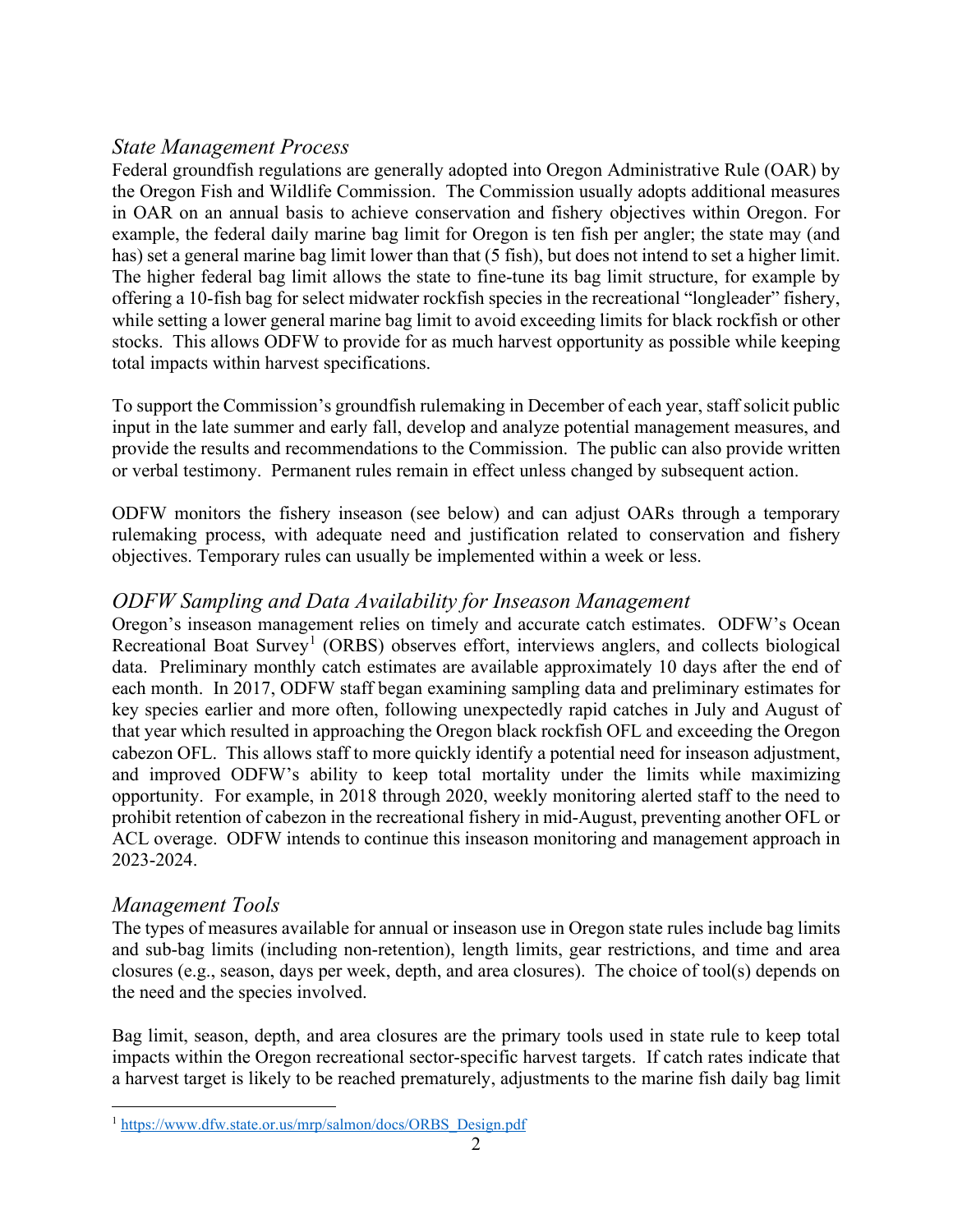(or sub-bag limits) may be made. Management lines at 40, 30, 25, or 20 fathoms can be used to implement depth-based closures. Days per week may be closed to reduce mortality without completely closing the season and could help lengthen the duration of a fishery approaching an HG.

For Oregon cabezon, which has no swim bladder and has very high survival after release (93%), a delayed season start, minimum length, and non-retention inseason (if needed) are used in state rule to limit total mortality.

Descending devices are required to be carried on any vessel participating in the recreational bottomfish or Pacific halibut fisheries off of Oregon and are required to be used when releasing any rockfish seaward of the 30-fathom regulatory line.

If a closure or significant depth restriction of the entire Oregon recreational groundfish fishery was necessary, for example due to early attainment of federal or state specifications for black rockfish, opportunities may remain open for the midwater rockfish species allowed with longleader ("Holloway gear") gear, and/or for flatfish, as occurred in 2017.

# *Groundfish Seasons and Area Restrictions*

#### **Season Structure**

Under the No Action Alternative for federal harvest specifications in 2023-2024, federal regulations for the Oregon recreational groundfish fishery would continue to allow fishing at all depths year-round and maintain the same bag limits as in 2021 and 2022 [\(Figure 1\)](#page-2-0).

|                               | Jan                | Feb | Mar | Apr | May | Jun | Jul | Aug | <b>Sep</b> | Oct | <b>Nov</b> | Dec |
|-------------------------------|--------------------|-----|-----|-----|-----|-----|-----|-----|------------|-----|------------|-----|
| <b>Bottomfish Season</b>      | Open all depths    |     |     |     |     |     |     |     |            |     |            |     |
| Marine Bag Limit <sup>a</sup> | Ten $(10)$         |     |     |     |     |     |     |     |            |     |            |     |
| Lingcod Bag Limit             | Three $(3)$        |     |     |     |     |     |     |     |            |     |            |     |
| Flatfish Bag Limit b          | Twenty-Five $(25)$ |     |     |     |     |     |     |     |            |     |            |     |

a/ Marine bag limit includes all species other than lingcod, salmon, steelhead, Pacific halibut, flatfish, surfperch, sturgeon, striped bass, pelagic tuna and mackerel species, and bait fish such as herring, anchovy, sardine, and smelt; no more than one may be cabezon. Bag limits may be lower in state rules.

b/ Flounders, soles, sanddabs, turbots and halibuts except Pacific halibut

#### <span id="page-2-0"></span>**Figure 1. Oregon recreational groundfish season structure and bag limits proposed for federal rule under all harvest specifications alternatives for 2023-24.**

Maintaining the federal regulations as shown in Figure 1, even though the state often adopts more restrictive measures in state rule, enables ODFW to tighten or ease restrictions inseason based on quota status and projected mortality. The federal rules serve as a backstop, while state rules can be adjusted more rapidly in response to inseason circumstances, improving management responsiveness and the ability to achieve conservation and opportunity objectives.

Some of the more restrictive state rules in recent years have included a summer depth restriction, a lower marine bag limit and lingcod bag limit, and sub-bag limits for copper, China, and quillback rockfish. The Oregon Fish and Wildlife Commission adopted similar rules for 2022 (Figure 2), with changes from 2021 described below.